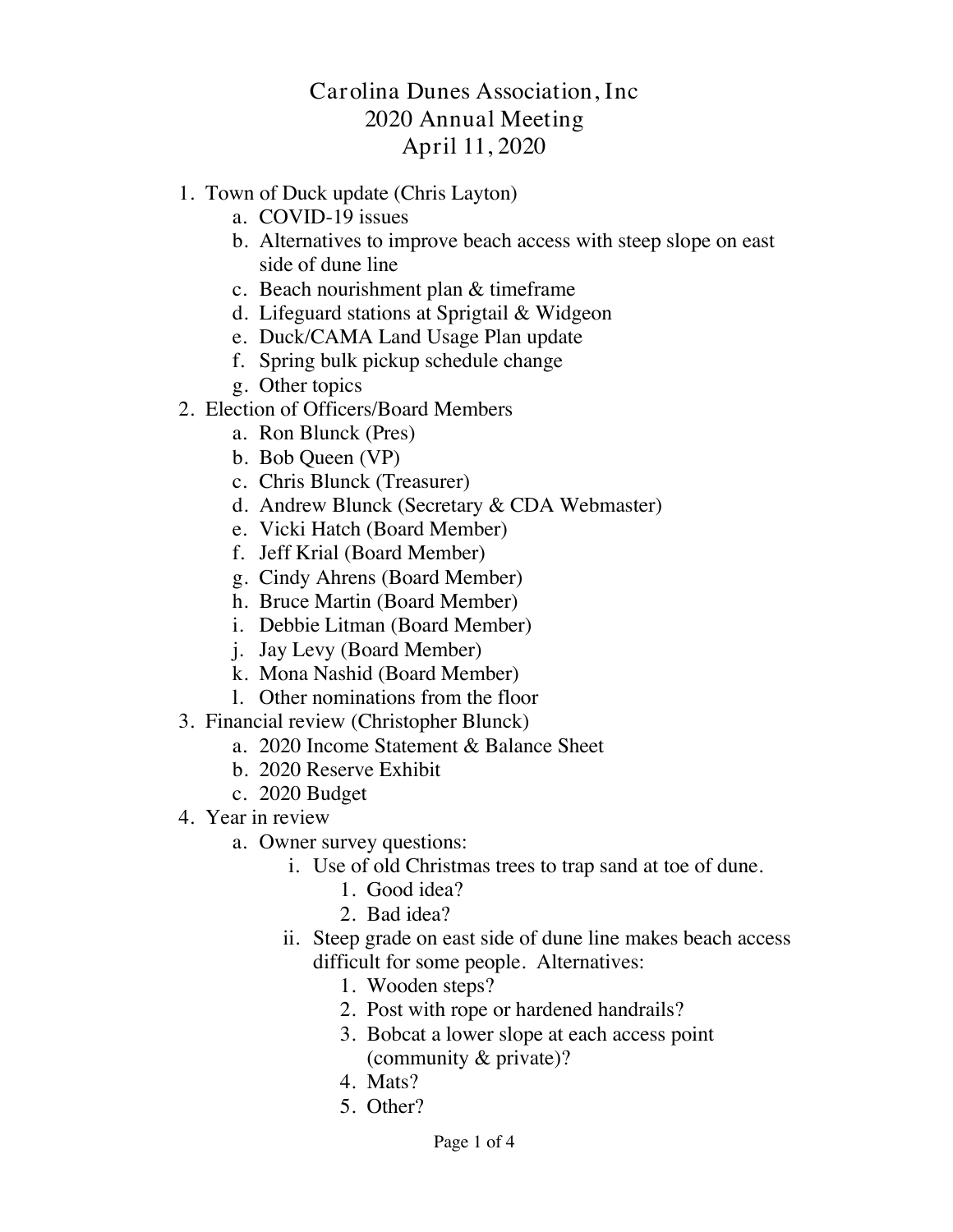| THUU TUUT UUU UHU UHU HIYUJUHUHU HI WHIVITOW |          |          |                        |                |             |  |  |  |  |  |
|----------------------------------------------|----------|----------|------------------------|----------------|-------------|--|--|--|--|--|
| Year                                         | Revenue  | Expense  | EOY Cash<br>Net Income |                | Capitalized |  |  |  |  |  |
|                                              |          |          |                        | <b>Balance</b> | Equipment   |  |  |  |  |  |
| 2012                                         | \$28,352 | \$20,689 | \$7,662                | \$34,624       | \$0         |  |  |  |  |  |
| 2013                                         | \$23,278 | \$20,973 | \$2,305                | \$33,900       | \$10,385    |  |  |  |  |  |
| 2014                                         | \$24,278 | \$11,988 | \$12,269               | \$26,230       | \$32,702    |  |  |  |  |  |
| 2015                                         | \$24,552 | \$20,016 | \$4,536                | \$26,172       | \$29,990    |  |  |  |  |  |
| 2016                                         | \$23,900 | \$7,961  | \$15,942               | \$42,736       | \$29,990    |  |  |  |  |  |
| 2017                                         | \$24,039 | \$7,302  | \$16,737               | \$59,472       | \$33,796    |  |  |  |  |  |
| 2018                                         | \$23,631 | \$12,744 | \$10,887               | \$48,753       | \$51,366    |  |  |  |  |  |
| 2019                                         | \$24,581 | \$12,405 | \$4,697                | \$46,911       | \$57,906    |  |  |  |  |  |

### **Financial Summary**  $\bullet$  Historical data and the investment in tomorrow

# **Capital Expenditures Performed in 2019**

| Year | Description                                      | Cost    | <b>Total Cost</b> |
|------|--------------------------------------------------|---------|-------------------|
|      | 2019 Sound Well                                  | \$4,800 | \$4,800           |
|      | 2019   Sound Carpentry (for Well and Electrical) | \$1,765 | \$6,565           |
|      | 2019   Sprigtail Storage Shed                    | \$7,453 | \$14,018          |

# **Capital Expenditures Planned in 2020**

| Year | Description                     | Cost    | Total Cost        |
|------|---------------------------------|---------|-------------------|
|      | 2020   Sound Electrical Service | \$4,500 | $\frac{$4,500}{}$ |
|      | 2020   Sound Irrigation         | \$7,500 | \$12,000          |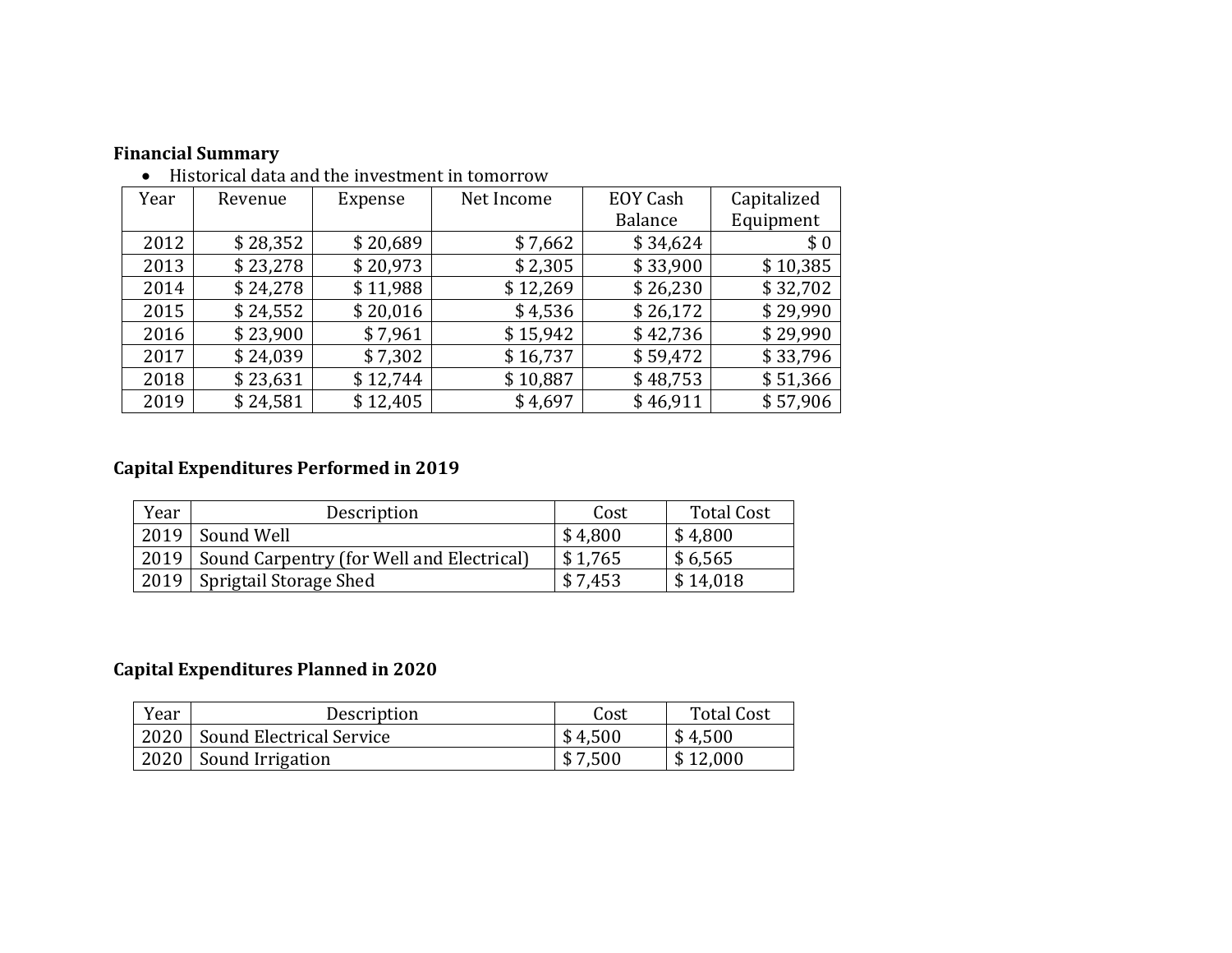#### **Carolina Dunes Association Statement of Operations & Budget As of: 2/6/2020**

| <b>Operations &amp; Budget</b>                                                                                                                                                      |    | 2019<br><b>Actual</b> | 2020<br><b>Actual</b> |                          |                         | 2020<br><b>Budget</b>                 | 2020<br>Variance | 2020<br>Favorable or<br><b>Unfavorable</b> |
|-------------------------------------------------------------------------------------------------------------------------------------------------------------------------------------|----|-----------------------|-----------------------|--------------------------|-------------------------|---------------------------------------|------------------|--------------------------------------------|
| Income                                                                                                                                                                              |    |                       |                       |                          |                         |                                       |                  |                                            |
| <b>Owner Dues</b>                                                                                                                                                                   | \$ | 24,432                | \$                    | $\blacksquare$           | \$                      | 22,500                                | \$<br>(22, 500)  | U                                          |
| Interest & Dividend Income                                                                                                                                                          | \$ | 148                   | \$                    | $\blacksquare$           | \$                      |                                       | \$               |                                            |
| <b>Total Income</b>                                                                                                                                                                 | \$ | 24,580                | \$                    | $\overline{\phantom{a}}$ | \$                      | 22,500                                | \$<br>(22, 500)  | U                                          |
| Expenses                                                                                                                                                                            |    |                       |                       |                          |                         |                                       |                  |                                            |
| Administrative                                                                                                                                                                      | \$ |                       | \$                    |                          | \$                      | 50                                    | \$<br>(50)       | F                                          |
| <b>Bank Service Charge</b>                                                                                                                                                          | \$ |                       | \$                    |                          | \$                      |                                       | \$               | F                                          |
| <b>Charitable Donations</b>                                                                                                                                                         | \$ | 200                   | \$                    |                          | \$                      | 200                                   | \$<br>(200)      | F                                          |
| General Insurance (GL, D&O)                                                                                                                                                         | \$ | 2,227                 | \$                    |                          | \$                      | 2,500                                 | \$<br>(2,500)    | F                                          |
| Landscape Expense                                                                                                                                                                   | \$ | 5,722                 | \$                    |                          | \$                      | 5,000                                 | \$<br>(5,000)    | F                                          |
| Legal & Professional Expense                                                                                                                                                        | \$ |                       | \$                    |                          | \$                      | 500                                   | \$<br>(500)      | F                                          |
| <b>HOA Management Company Fee</b>                                                                                                                                                   | \$ |                       | \$                    |                          | \$                      | 6,000                                 | \$<br>(6,000)    | F                                          |
| Miscellaneous                                                                                                                                                                       | \$ |                       | \$                    |                          | \$                      | 500                                   | \$<br>(500)      | F                                          |
| <b>Online Services</b>                                                                                                                                                              | \$ |                       | \$                    |                          | \$                      | 250                                   | \$<br>(250)      | F                                          |
| Overhead (Annual Meeting)                                                                                                                                                           | \$ | 369                   | \$                    |                          | \$                      | 500                                   | \$<br>(500)      | F                                          |
| Postage                                                                                                                                                                             | \$ |                       | \$                    |                          | \$                      | 100                                   | \$<br>(100)      | F                                          |
| Repairs & Maintenance                                                                                                                                                               | \$ | 2,608                 | \$                    |                          | \$                      | 2,500                                 | \$<br>(2,500)    | F                                          |
| Supplies                                                                                                                                                                            | \$ | 61                    | \$                    |                          | \$                      | 250                                   | \$<br>(250)      | F                                          |
| <b>Taxes</b>                                                                                                                                                                        | \$ |                       | \$                    |                          | \$                      |                                       | \$               | F                                          |
| <b>Utilities</b>                                                                                                                                                                    | \$ | 961                   | \$                    |                          | \$                      | 1,000                                 | \$<br>(1,000)    | F                                          |
| <b>Total Expenses</b>                                                                                                                                                               | \$ | 12,148                | \$                    |                          | \$                      | 19,350                                | \$<br>19,350     | F                                          |
| Operating Surplus (Deficit) \$                                                                                                                                                      |    | 12,432                | \$                    | $\overline{\phantom{a}}$ | $\sqrt[6]{\frac{1}{2}}$ | 3,150                                 | \$<br>3,150      | F                                          |
| <b>Reserve Fund Analysis</b><br>Beginning Reserve January 1, 2020<br><b>Operating Surplus (Deficit)</b><br>Capital Improvements in Current Year<br>Ending Reserve December 31, 2020 |    |                       |                       |                          | \$<br>\$<br>\$<br>\$    | 46,911<br>3,150<br>(11,700)<br>38,361 |                  |                                            |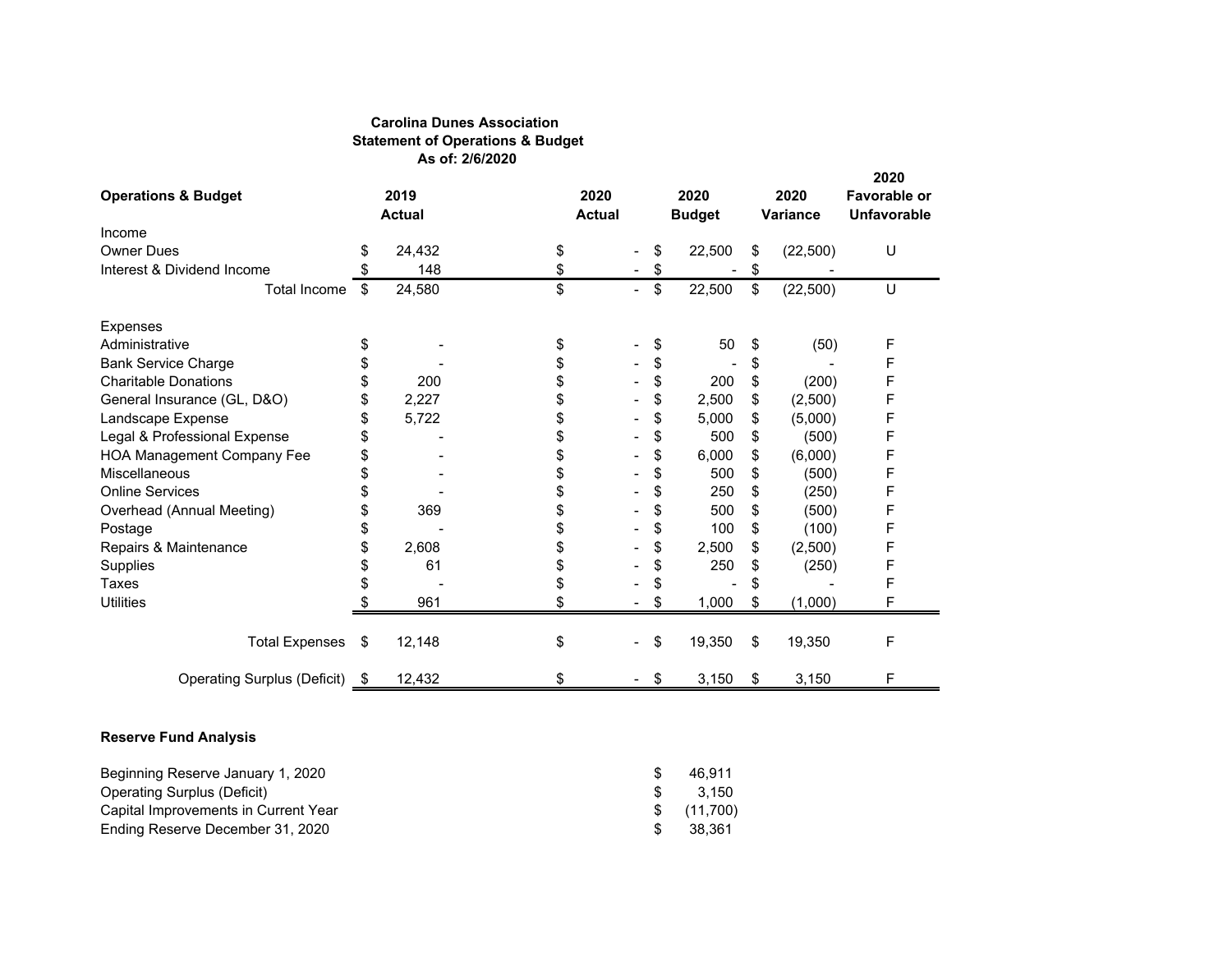#### **Carolina Dunes Association Summary of Future Reserve Requirements 2/6/2020**

| <b>Description</b>                      | Current<br>Year | Acquisition<br>Year | <b>Initial</b><br><b>Estimated</b><br>Total<br>Life in Years | <b>Estimated</b><br>Remaining<br><b>Life in Years</b> | Calculated<br>Replacement<br>Year | <b>Current Year</b><br>Replacement<br>Cost | Assumed<br><b>Inflation Rate</b><br>per Year | Projected<br>Replacement<br>Cost |     | <b>Current Year</b><br><b>Reserve Contribution</b><br>as of Dec 2020 | <b>Reserve Requirement</b><br>Accumulation<br>Factor (%) | <b>Reserve Requirement</b><br><b>Accumulation Amt</b><br>as of Dec 2020 |
|-----------------------------------------|-----------------|---------------------|--------------------------------------------------------------|-------------------------------------------------------|-----------------------------------|--------------------------------------------|----------------------------------------------|----------------------------------|-----|----------------------------------------------------------------------|----------------------------------------------------------|-------------------------------------------------------------------------|
| <b>Existing Equipment</b>               |                 |                     |                                                              |                                                       |                                   |                                            |                                              |                                  |     |                                                                      |                                                          |                                                                         |
| Southern Sign & Lights                  | 2020            | 2014                | 10                                                           |                                                       | 2021                              | 5,000                                      | 3%                                           | \$<br>5,150                      | -\$ | 515                                                                  | 85.7%                                                    | 4,414                                                                   |
| Northern Sign                           | 2020            | 2014                | 10                                                           | 3                                                     | 2023                              | 4,000                                      | 3%                                           | 4,371                            | -9  | 437                                                                  | 66.7%                                                    | 2,914                                                                   |
| Sound Lot Pier Pilings                  | 2020            | 2014                | 25                                                           | 19                                                    | 2039                              | 20,000                                     | 3%                                           | 35,070                           | -96 | 1,403                                                                | 24.0%                                                    | 8.417                                                                   |
| Sound Lot Pier Decking and Handrails    | 2020            | 2014                | 10                                                           |                                                       | 2024                              | 10,000                                     | 3%                                           | 11,255                           | -9  | 1,126                                                                | 60.0%                                                    | 6,753                                                                   |
| Sound Lot Benches                       | 2020            | 2013                |                                                              |                                                       | 2021                              | 2,000                                      | 3%                                           | 2,060                            | Æ   | 412                                                                  | 87.5%                                                    | 1,803                                                                   |
| Sound Lot Well                          | 2020            | 2019                | 15                                                           | 14                                                    | 2034                              | 5,000                                      | 3%                                           | 7,563                            | -96 | 504                                                                  | 6.7%                                                     | 504                                                                     |
| Sound Lot Utility Area                  | 2020            | 2019                | 15                                                           | 14                                                    | 2034                              | 2,000                                      | 3%                                           | 3,025                            | -S  | 202                                                                  | 6.7%                                                     | 202                                                                     |
| Sound Lot Irrigation                    | 2020            | 2020                | 10                                                           | -9                                                    | 2029                              | 8.000                                      | 3%                                           | 10,438                           |     | 1,044                                                                | 0.0%                                                     |                                                                         |
| Northern Ocean Access Walkway           | 2020            | 2018                | 10                                                           | 8                                                     | 2028                              | 15,000                                     | 3%                                           | 19,002                           |     | 1,900                                                                | 20.0%                                                    | 3,800                                                                   |
| Northern Ocean Access Benches 1G        | 2020            | 2013                | 5                                                            |                                                       | 2022                              | 2,500                                      | 3%                                           | 2,652                            | -96 | 530                                                                  | 77.8%                                                    | 2,063                                                                   |
| Northern Ocean Access Benches 2G        | 2020            | 2018                | 5                                                            |                                                       | 2024                              | 2,500                                      | 3%                                           | 2,814                            | -9  | 563                                                                  | 33.3%                                                    | 938                                                                     |
| Middle Ocean Access Walkway             | 2020            | 2015                | 10                                                           |                                                       | 2025                              | 15,000                                     | 3%                                           | 17,389                           | -S  | ,739                                                                 | 50.0%                                                    | 8,695                                                                   |
| Middle Ocean Access Benches 1G          | 2020            | 2015                |                                                              |                                                       | 2021                              | 3,000                                      | 3%                                           | 3,090                            | -96 | 618                                                                  | 83.3%                                                    | 2,575                                                                   |
| Middle Ocean Access Bike Rack and Trash | 2020            | 2015                |                                                              |                                                       | 2023                              | 1.000                                      | 3%                                           | 1,093                            |     | 219                                                                  | 62.5%                                                    | 683                                                                     |
| Southern Ocean Access Walkway           | 2020            | 2018                | 10                                                           |                                                       | 2028                              | 15,000                                     | 3%                                           | 19,002                           |     | 1,900                                                                | 20.0%                                                    | 3,800                                                                   |
| Southern Ocean Access Benches 1G        | 2020            | 2013                |                                                              |                                                       | 2021                              | 2,500                                      | 3%                                           | 2,575                            | -9  | 515                                                                  | 87.5%                                                    | 2,253                                                                   |
| Southern Ocean Access Benches 2G        | 2020            | 2018                |                                                              |                                                       | 2023                              | 2,500                                      | 3%                                           | 2,732                            | -96 | 546                                                                  | 40.0%                                                    | 1,093                                                                   |
| Sprigtail Lifeguard Parking             | 2020            | 2018                | 5                                                            | 3                                                     | 2023                              | 6.000                                      | 3%                                           | 6,556                            | -9  | 1,311                                                                | 40.0%                                                    | 2,623                                                                   |
| Sprigtail Lot Storage Shed              | 2020            | 2019                | 15                                                           | 14                                                    | 2034                              | 8,000                                      | 3%                                           | 12,101                           |     | 807                                                                  | 6.7%                                                     | 807                                                                     |
|                                         |                 |                     |                                                              |                                                       |                                   | 129,000                                    |                                              | 167,937                          | -9  | 16.290                                                               |                                                          | 54,336                                                                  |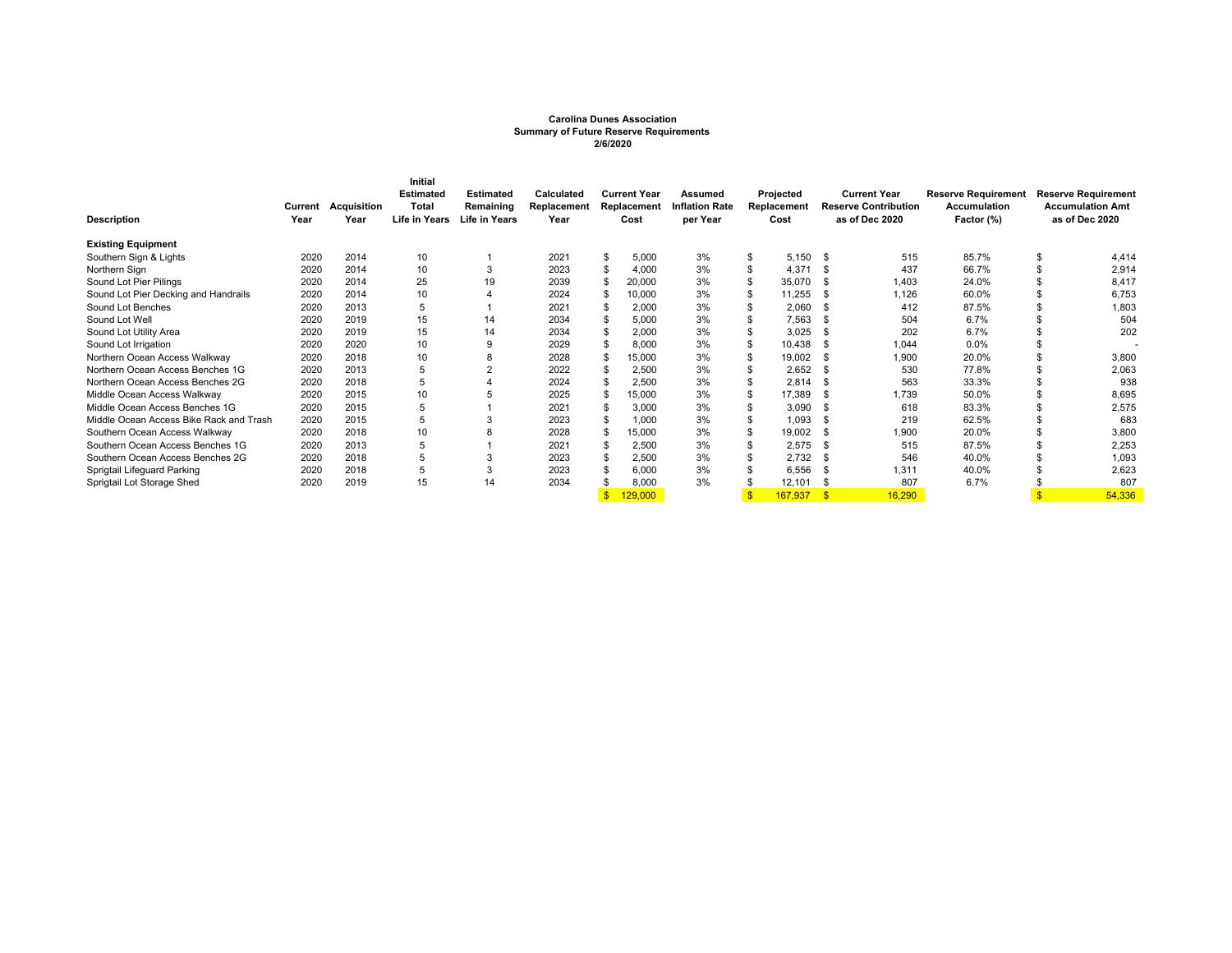#### **Carolina Dunes Association 5-Year Rolling Reserve Fund Projections 2/6/2020**

| <b>Date</b> | Item                                            | <b>Amount</b> |      | <b>Running</b><br><b>Balance</b> |      | <b>Reserve</b><br><b>Balance Pacing</b><br><b>Requirement</b> |              | <b>Reserve</b><br><b>Balance</b><br>Variance | <b>Assumptions</b> |
|-------------|-------------------------------------------------|---------------|------|----------------------------------|------|---------------------------------------------------------------|--------------|----------------------------------------------|--------------------|
| 1/1/20      | Reserve balance                                 | 46,911        | \$   | 46,911                           | \$   | 54,336                                                        | $\sqrt{5}$   | (7, 425)                                     |                    |
| 2020        | Unanticipated repairs                           | $-2,500$ \$   |      | 44,411                           |      |                                                               |              |                                              |                    |
| 2020        | Soundlot Improvements (Irrigation, Electricity) | 11,700 \$     |      | 56,111                           |      |                                                               |              |                                              |                    |
| 2020        | New reserve funds from dues                     | $3,150$ \$    |      | 59,261                           | - \$ | 70,626                                                        | $\sqrt{5}$   | (11, 365)                                    |                    |
| 2021        | Unanticipated repairs                           | $-2,500$ \$   |      | 56,761                           |      |                                                               |              |                                              |                    |
| 2021        | Southern Sign Lot (Sign & Lights) Refresh       | $-5,150$ \$   |      | 51,611                           |      |                                                               |              |                                              |                    |
| 2021        | Sound Lot Bench Refresh                         | $-2,060$ \$   |      | 49,551                           |      |                                                               |              |                                              |                    |
| 2021        | Middle Ocean Access Bench Refresh 1G            | $-3,090$ \$   |      | 46,461                           |      |                                                               |              |                                              |                    |
| 2021        | Southern Ocean Access Bench Refresh 1G          | $-2,575$ \$   |      | 43,886                           |      |                                                               |              |                                              |                    |
| 2021        | New reserve funds from dues                     | $3,150$ \$    |      | 47,036                           | - \$ | 71,965                                                        | $\sqrt{5}$   | (24, 929)                                    |                    |
| 2022        | Unanticipated repairs                           | $-2,500$ \$   |      | 44,536                           |      |                                                               |              |                                              |                    |
| 2022        | Northern Ocean Access Bench Refresh 1G          | $-2,652$ \$   |      | 41,884                           |      |                                                               |              |                                              |                    |
| 2022        | Sound Lot Walkway                               | $-10,000$ \$  |      | 31,884                           |      |                                                               |              |                                              |                    |
| 2022        | New reserve funds from dues                     | $3,150$ \$    |      | 35,034                           | - \$ | 83,526                                                        | $\sqrt{3}$   | (48, 492)                                    |                    |
| 2023        | Unanticipated repairs                           | $-2,500$ \$   |      | 32,534                           |      |                                                               |              |                                              |                    |
| 2023        | Sprigtail Improvements (Pilings)                | $-6,000$ \$   |      | 26,534                           |      |                                                               |              |                                              |                    |
| 2023        | Southern Ocean Access Bench Refresh 2G          | $-2,732$ \$   |      | 23,802                           |      |                                                               |              |                                              |                    |
| 2023        | New reserve funds from dues                     | $3,150$ \$    |      | 29,684                           | - \$ | 95,008                                                        | $\sqrt{5}$   | (65, 324)                                    |                    |
| 2024        | Unanticipated repairs                           | $-2,500$ \$   |      | 27,184                           |      |                                                               |              |                                              |                    |
| 2024        | Northern Sign Refresh                           | $-4,371$ \$   |      | 22,813                           |      |                                                               |              |                                              |                    |
| 2024        | Sound Lot Pier Decking and Handrails Refresh    | $-11,255$     | - \$ | 11,558                           |      |                                                               |              |                                              |                    |
| 2024        | Northern Ocean Access Bench Refresh 2G          | $-2,814$ \$   |      | 8,744                            |      |                                                               |              |                                              |                    |
| 2024        | Sprigtail Lifeguard Parking Refresh             | $-6,556$ \$   |      | 2,188                            |      |                                                               |              |                                              |                    |
| 2024        | New reserve funds from dues                     | $3,150$ \$    |      | 5,338                            | - \$ | 84,226                                                        | $\sqrt{5}$   | (78, 888)                                    |                    |
| 2025        | Unanticipated repairs                           | $-2,500$ \$   |      | 2,838                            |      |                                                               |              |                                              |                    |
| 2025        | Middle Ocean Access Walkway Refresh             | $-17,389$     | - \$ | (14, 551)                        |      |                                                               |              |                                              |                    |
| 2025        | Middle Ocean Access Bike Rack and Trash Refresh | $-1,093$ \$   |      | (15, 644)                        |      |                                                               |              |                                              |                    |
| 2025        | New reserve funds from dues                     | 3,150         | \$   | $(12, 494)$ \$                   |      | 65.744                                                        | $\mathbf{s}$ | (78, 238)                                    |                    |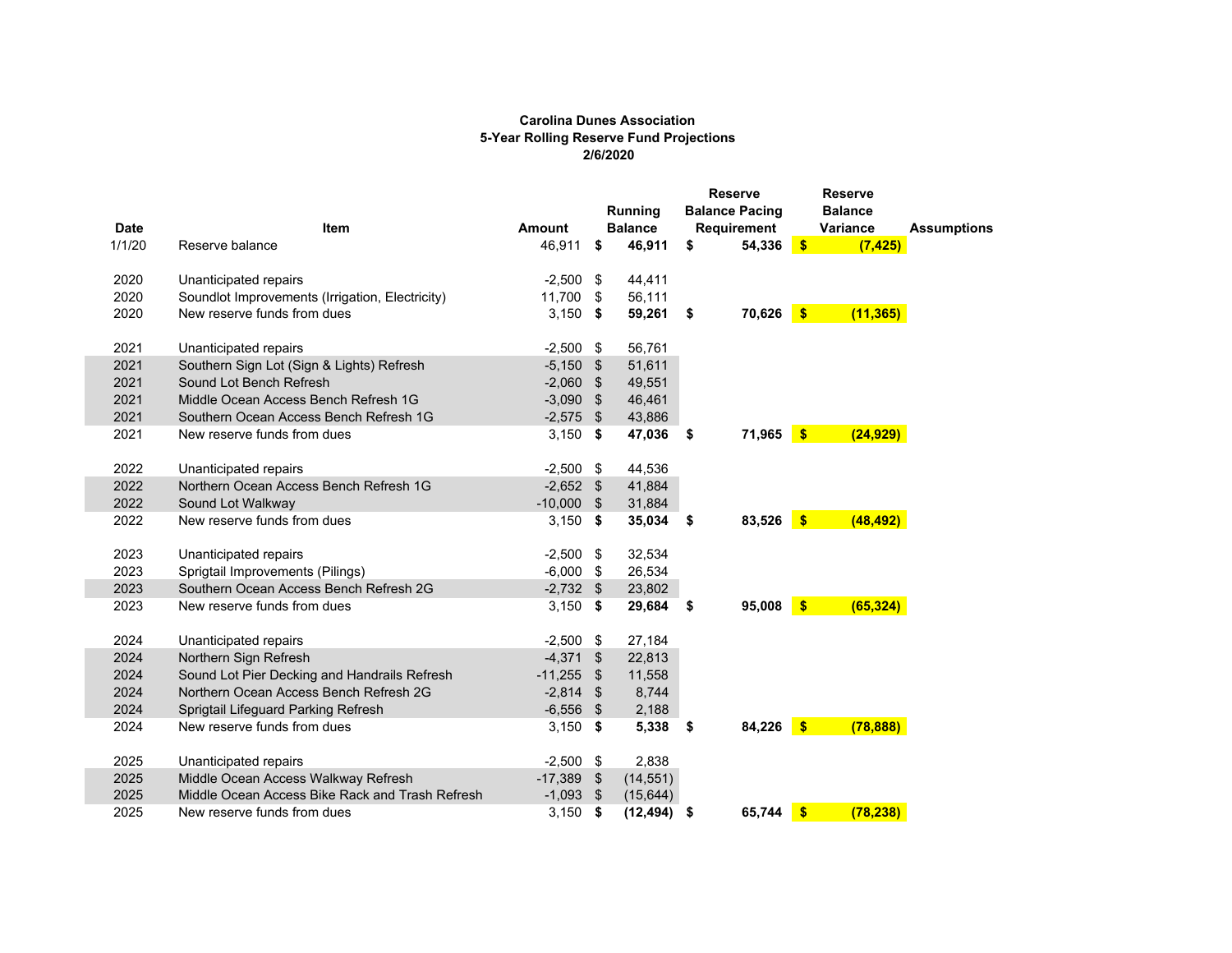# **Balance Sheet 12/31/2019**

# **Assets**

| <b>Total Liabilities &amp; Equity</b>          |              | \$706,217.37 |
|------------------------------------------------|--------------|--------------|
| <b>Total Equity</b>                            |              | \$706,217.37 |
| <b>Retained Earnings</b>                       |              | \$50,355.84  |
| <b>Opening Balances</b>                        |              | \$655,861.53 |
| <b>Equity</b>                                  |              |              |
| <b>Equity</b>                                  |              |              |
| <b>Liabilities</b><br><b>Total Liabilities</b> |              | \$0.00       |
|                                                |              | \$706,217.37 |
| <b>Charles Schwab</b><br><b>Total Assets</b>   | \$46,911.06  |              |
| <b>Financial Assets</b>                        |              |              |
| <b>Real Estate</b>                             | \$601,400.00 |              |
| <b>Equipment</b>                               | \$57,906.31  |              |
| <b>Capitalized Assets</b>                      |              |              |
| <b>Assets</b>                                  |              |              |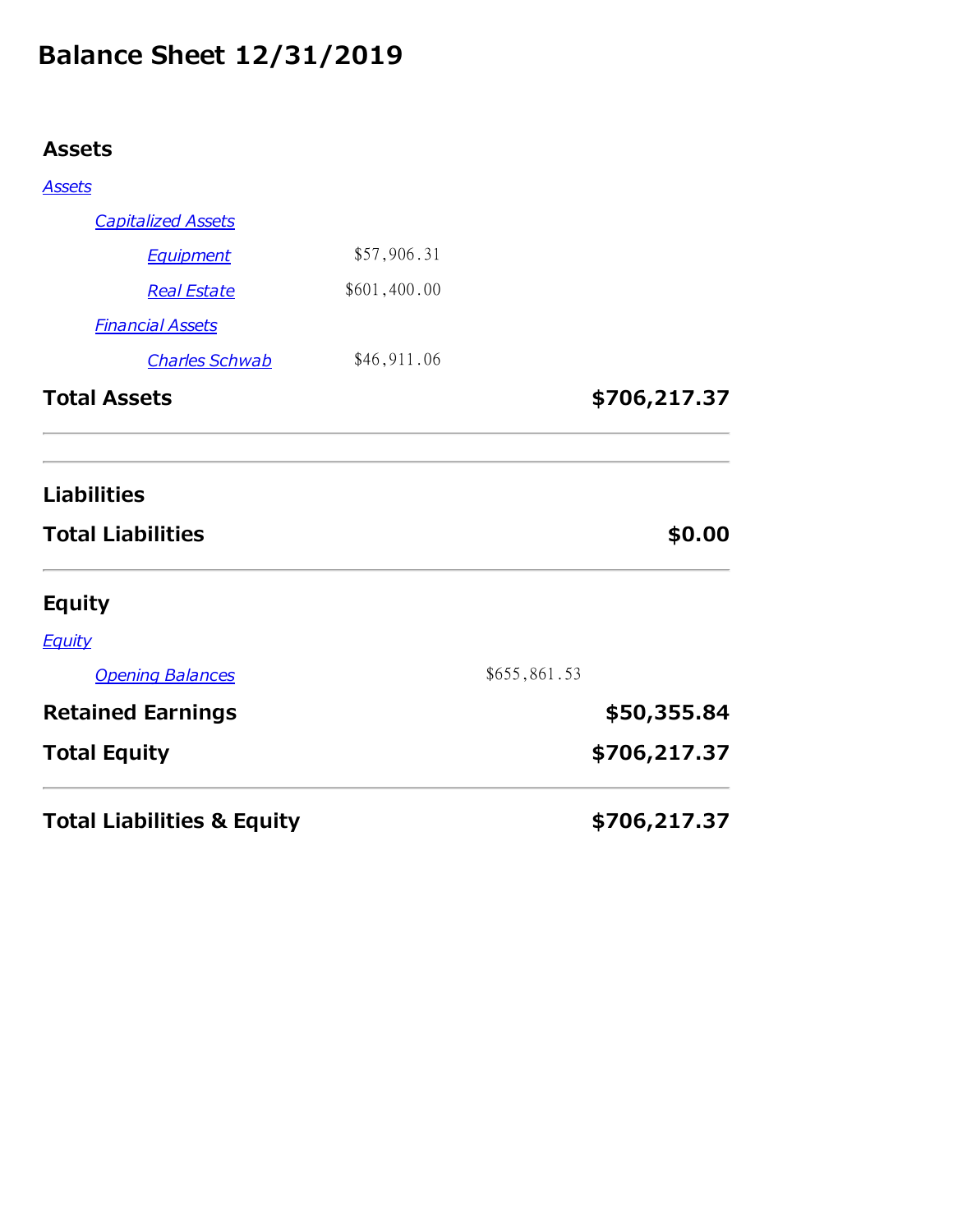# **Income Statement For Period Covering 01/01/2019 to 12/31/2019**

## **Revenues**

| <b>Total Revenue</b> | \$24,581.00 |
|----------------------|-------------|
| <b>Interest</b>      | \$148.50    |
| Dues                 | \$24,432.50 |
| <b>Income</b>        |             |

# **Expenses**

### *Expenses*

### *Operations*

| <b>Charitable Donations</b>            | \$200.00   |
|----------------------------------------|------------|
| <b>Depreciation</b>                    | \$7,478.05 |
| <b>Insurance</b>                       | \$2,227.00 |
| <b>Landscaping</b>                     | \$5,722.22 |
| <b>Legal and Professional Services</b> | \$200.00   |
| Overhead                               | \$369.36   |
| <b>Postage</b>                         | \$56.00    |
| <b>Repairs</b>                         | \$2,608.07 |
| <b>Supplies</b>                        | \$61.70    |
| <b>Utilities</b>                       | \$961.20   |

### **Total Expenses \$19,883.60**

Net income for Period  $$4,697.40$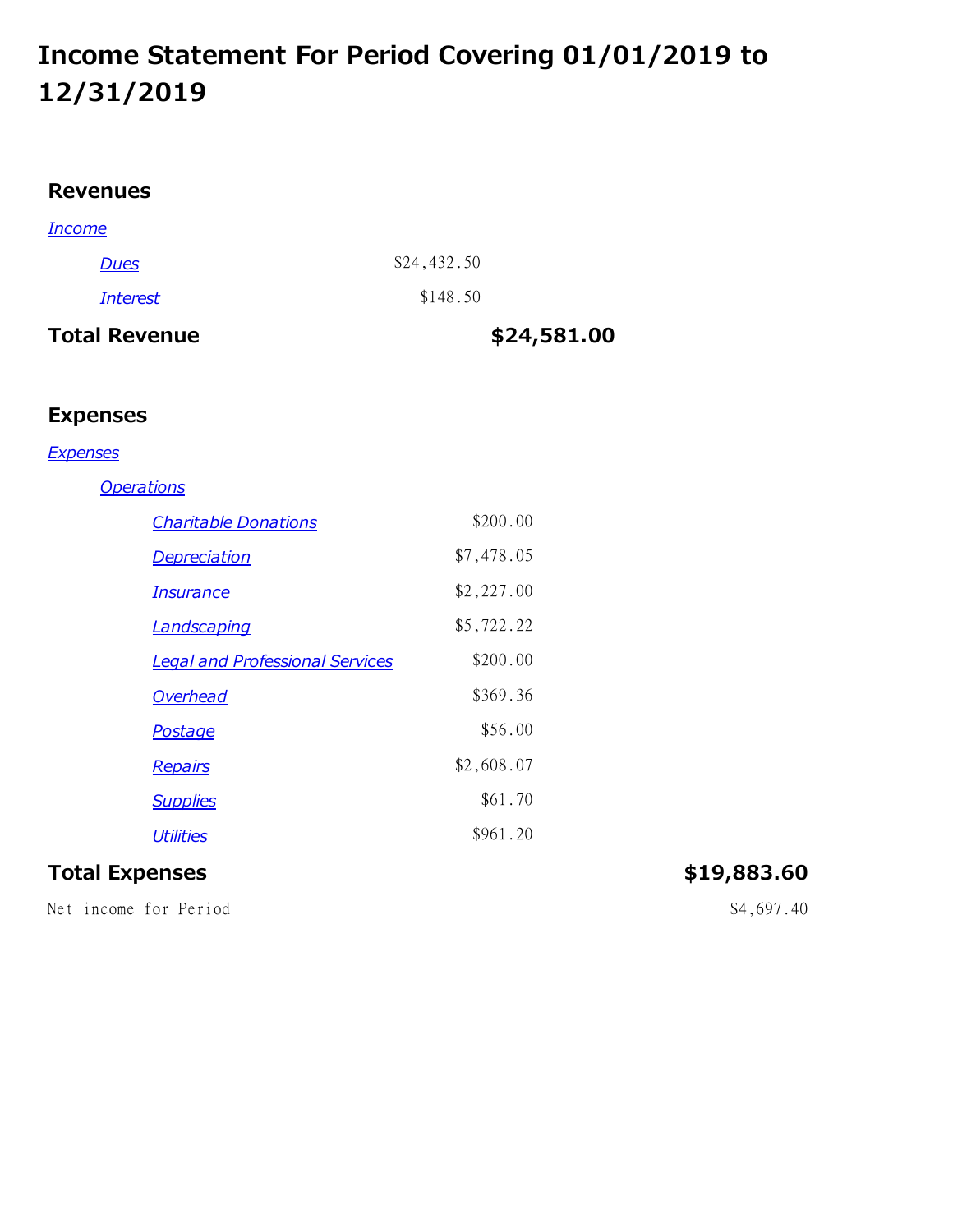- 6. Leave as is?
- iii. NC12 traffic backup on turnover days. Alternatives:
	- 1. Limit pedestrian crossings on NC12?
	- 2. Other?
	- 3. Leave as is?
- iv. Limit repeating email traffic on CDA Listserv. Alternatives:
	- 1. Let webmaster (Andrew Blunck) monitor the email traffic and close down the traffic if that becomes necessary?
	- 2. Leave as is?
- b. Beach nourishment planning.
- c. Rodent issues.
- d. Midge issues.
- e. Landscaping of common elements (on-going)
- f. Maintenance of three ocean access paths (on-going)
	- i. Added foot and head shower on middle access walkway. Thank-you Vickie and Joe Hatch for letting us connect these showers to your irrigation well.
- g. Maintenance of sound lot pier & benches (on-going)
	- i. Added wood structure near road right-of-way to house electric power meter and circuit breaker box.
	- ii. Added  $2<sup>nd</sup>$  wood structure and well (with submersible pump) for new lawn irrigation system.
	- iii. Added foot and head shower near pier.
	- iv. Added 3<sup>rd</sup> small wood structure for subpanel box and power plug near the benches.
	- v. Spread grass seed and planted zoysia plugs.
	- vi. Installed 2 umbrella holders on 'T' of the pier.
	- vii. Removed 2 diseased trees by pier. Thank-you Bob Queen for helping with this.
	- viii. Performed general tree trimming.
	- ix. Cleared and planted along the northern border. Thankyou Mona Nashid for doing this.
- h. Maintenance of community lot on Sprigtail (on-going)
	- i. Constructed storage shed for CDA trash containers, equipment, tools and other items so CDA doesn't have to store these items on private properties. Thank-you John Mann for helping paint the shed.
	- ii. Finished clearing the lot and bush hogged it to control rodents and natural growth.
	- iii. Contracted with the CDA vendor to mow the lot several times during the season.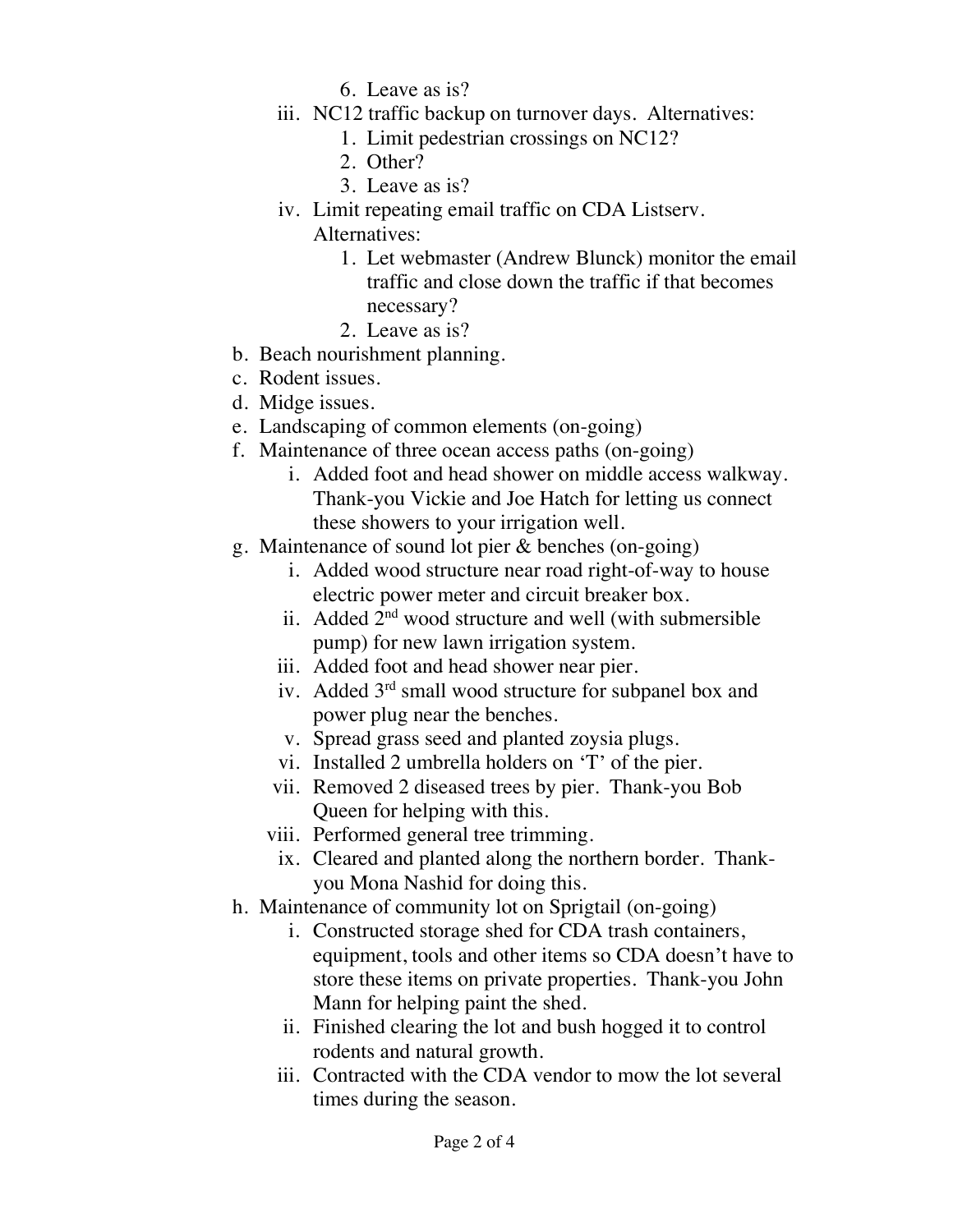- iv. Maintained the 4 parking places, the golf cart & wagon parking spot and the bike rack.
- i. Maintenance of community signs on NC 12 (on-going)
	- i. Added white rock under the sign.
	- ii. Water-proofed the electrical boxes to reduce GFCI tripping. Thank-you Jeff Krial for working on this several times.
	- iii. Installed seasonal decorations. Thank-you Cindy and Todd Ahrens for your efforts in decorating the sign and weeding the garden area.
- j. Coordination with the Town on issues
	- i. Added a  $2<sup>nd</sup>$  life guard station near the Widgeon access walkway.
	- ii. Spring bulk trash pick-up. The Friday, April  $17<sup>th</sup>$  pick-up date has been postponed. It will be rescheduled.
	- iii. Trash collection
		- 1. Seasonal: May 1 through Sep 30
			- a. Mondays and Fridays
		- 2. Off-Season: Oct 1 through Apr 30
			- a. Regular trash Mondays
			- b. Recycle trash  $1<sup>st</sup>$  and  $3<sup>rd</sup>$  Mondays of each month
	- iv. No-parking enforcement
	- v. Life guard parking & extra service
		- 1. Call the Town (252-255-1234) to request life guard assistance getting to/from the beach for people with mobility limitations
	- vi. Yard debris left on street shoulders
	- vii. Green street sign maintenance
	- viii. Brown EMS signs at bottom of ocean access steps
		- ix. Replacement of blue markers on street by fire hydrants
		- x. Brown house # signs (new  $&$  replacement)
			- 1. Nicole Martin (nmartin@townofduck.com) at the Fire Dept
- k. Straightening street signs
- l. Trim brush around street signs
- m. Coordination with NCDOT
	- i. Bush hogging street shoulders
	- ii. Other street issues
- 5. Replacement trash containers
	- a. Trash containers (Waste Mgt: 800-877-7531, \$65 each plus delivery charge)